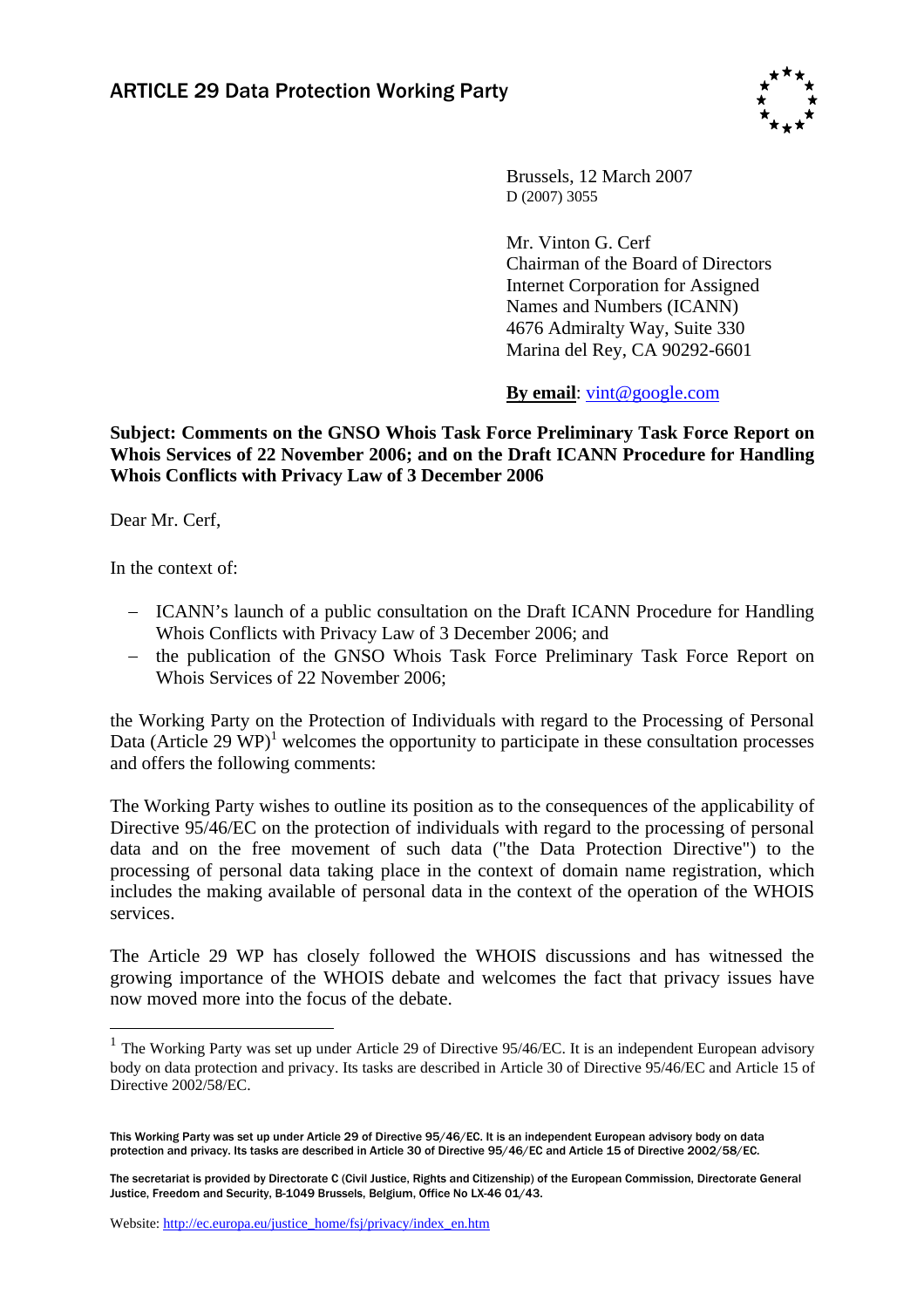The Article 29 WP recalls its Opinion 2/2003 on the application of the data protection principles to WHOIS directories<sup>2</sup> as well as its letter of 22 June 2006 to the Board of Directors of ICANN<sup>3</sup>, in which the relevant data protection principles were clearly spelled out. In particular, the Article 29 WP emphasizes once more the need to differentiate between legal and natural persons registering domain names. In the first case, the publication of certain information about the company or organisation (such as their identification and their physical address) is often a requirement by law in the framework of the commercial or professional activities they perform. The Article 29 WP's primary concern relates to private domain holders that use domains solely in a non-commercial context. Nevertheless, a privacy issue is at stake also for instance in a workplace with people (employees) named in the context of commercial domains.

The Working Party also reaffirms its support for earlier proposals concerning accuracy of the data (which is also one of the principles of the Data Protection Directive) published in WHOIS directories and limitation of bulk access for direct marketing issues. It recalls that bulk use of WHOIS data for direct marketing is by no means in line with the purpose for which the directories were set up and are being maintained.

Introducing a distinction between publicly accessible and publicly inaccessible data, e.g. for internal purposes of registrars for billing, etc., which is typical in many national legal systems might tackle many of the problems outlined above.

## **(i) Comments on the GNSO Whois Task Force Preliminary Task Force Report on Whois Services of 22 November 2006**

The Article 29 WP welcomes that the GNSO Whois Task Force has adopted a definition for the purpose of WHOIS as a basis for its work. As pointed out in previous submissions, such a purpose definition is a central element in determining whether a specific processing or use of personal data is in accordance with EU data protection legislation. The definition given in the report reads:

*"The purpose of the gTLD Whois service is to provide information sufficient to contact a responsible party for a particular gTLD domain name who can resolve, or reliably pass on data to a party who can resolve, issues related to the configuration of the records associated with the domain name within a DNS nameserver."* 

The Article 29 WP acknowledges the legitimacy of the purpose of the making available of some personal data through the WHOIS services, when this publication is necessary for the technical functioning of the Internet network as set out in the purpose definition. This publicity is necessary in order to put the person running a Website in a position to face the legal and technical responsibilities which are inherent to the running of such a site. However, in its current form the database does not take account of the data protection and privacy rights of those identifiable persons who are named as the contacts for domain names and organizations.

 $\overline{a}$ 

 $^{2}$  [http://ec.europa.eu/justice\\_home/fsj/privacy/docs/wpdocs/2003/wp76\\_en.pdf](http://ec.europa.eu/justice_home/fsj/privacy/docs/wpdocs/2003/wp76_en.pdf)

<sup>3</sup> http://www.icann.org/correspondence/schaar-to-cerf-22jun06.pdf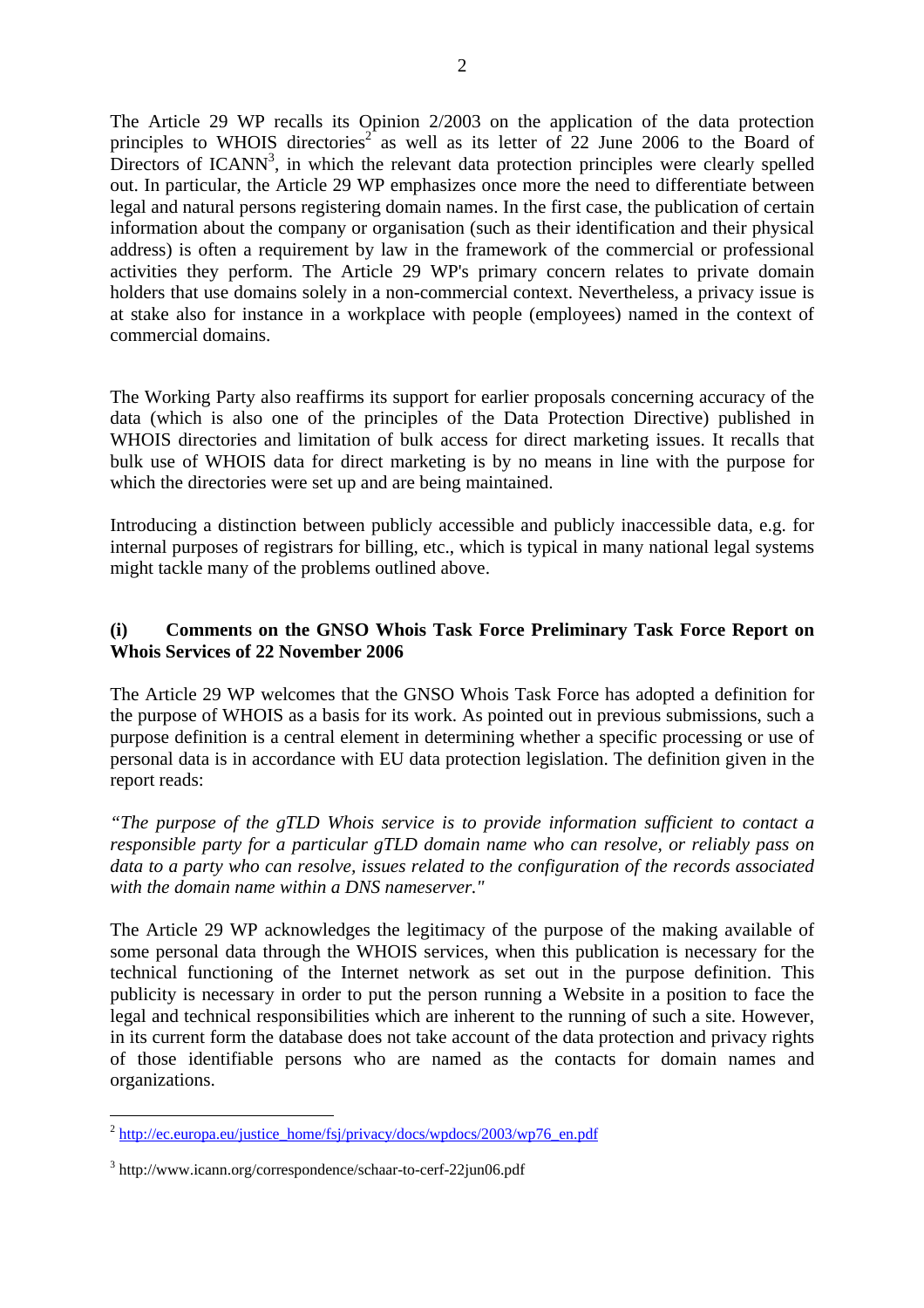The report suggests two alternative concepts for the future operation of the WHOIS service: the so called "OPoC" (Operational point of contact) proposal, and the "special circumstances proposal".

The Article 29 WP welcomes that the so called "OPoC" (Operational point of contact) proposal seems to offer a much more privacy-friendly solution compared to the current situation by reducing the amount of personal data published through the WHOIS services. Taking into account the purpose definition it however still remains unclear why for the stated purpose the domain name holder's name (and nationality) has to be published. The explanations given in the Task Force Report, not being related to the purpose definition, are unsatisfactory and not convincing. The Article 29 WP therefore recommends to modify the proposal in such a way that at least for private domain holders that use domains solely in a non-commercial context the name of the domain holder should only be published in the WHOIS service with the explicit, freely given consent of the data subject.

As regards the "special circumstances proposal", it remains totally unclear how this proposal is related to the purpose definition on which the task force has grounded its work. The very narrow justifications for eligibility to not having data published seems totally unsatisfactory from a privacy perspective, and is only acceptable if limited to commercial users. It would clearly not be sufficient if also applied to private, non-commercial domain registrants.

## **(ii) Comments on the Draft ICANN Procedure for Handling Whois Conflicts with Privacy Law of 3 December 2006**

A first comment regarding the procedure that is being proposed pertains to the title for the procedure as posted on ICANN's website at http://www.icann.org/announcements/announcement-2-03dec06.htm/ ("Procedure for Potential Conflicts between WHOIS Requirements and Privacy Laws"). As can be understood from point 0.3 of the related document, the procedure is intended for "…*a situation where a registrar/registry can demonstrate that it is legally prevented by local/national privacy laws or regulations from complying with the provisions of its ICANN contract regarding the collection, display and distribution of personal data via WHOIS…"*.

The Working Party welcomes that ICANN tries to take into account the difficult situation that registrars operating under EU data protection legislation are facing due to their far-reaching obligations stemming from the registrar accreditation agreement to make personal data of registrants available to third parties.

A domain name registrar/registry must be considered as a "data controller" in the meaning of the EU Data Protection Directive (article 2-d). Any controller of a WHOIS database has to observe data protection rules set by the Data Protection Directive and national laws implementing it. As a matter of fact data protection law applies to controllers which process personal data in the context of the activities of an establishment on the territory of any EU Member State (article 4-1-a). It also applies to controllers who are not established on Community territory but who, for purposes of processing personal data makes use of equipment<sup> $4$ </sup>, automated or otherwise, situated on the territory of an EU Member State (article

 $\overline{a}$ 

<sup>&</sup>lt;sup>4</sup> It must be noted that all other language versions of the EU Directive make use of a wider notion than equipment by referring to the concept of "means of processing". This notion of "equipment" must therefore be construed in a wide fashion.